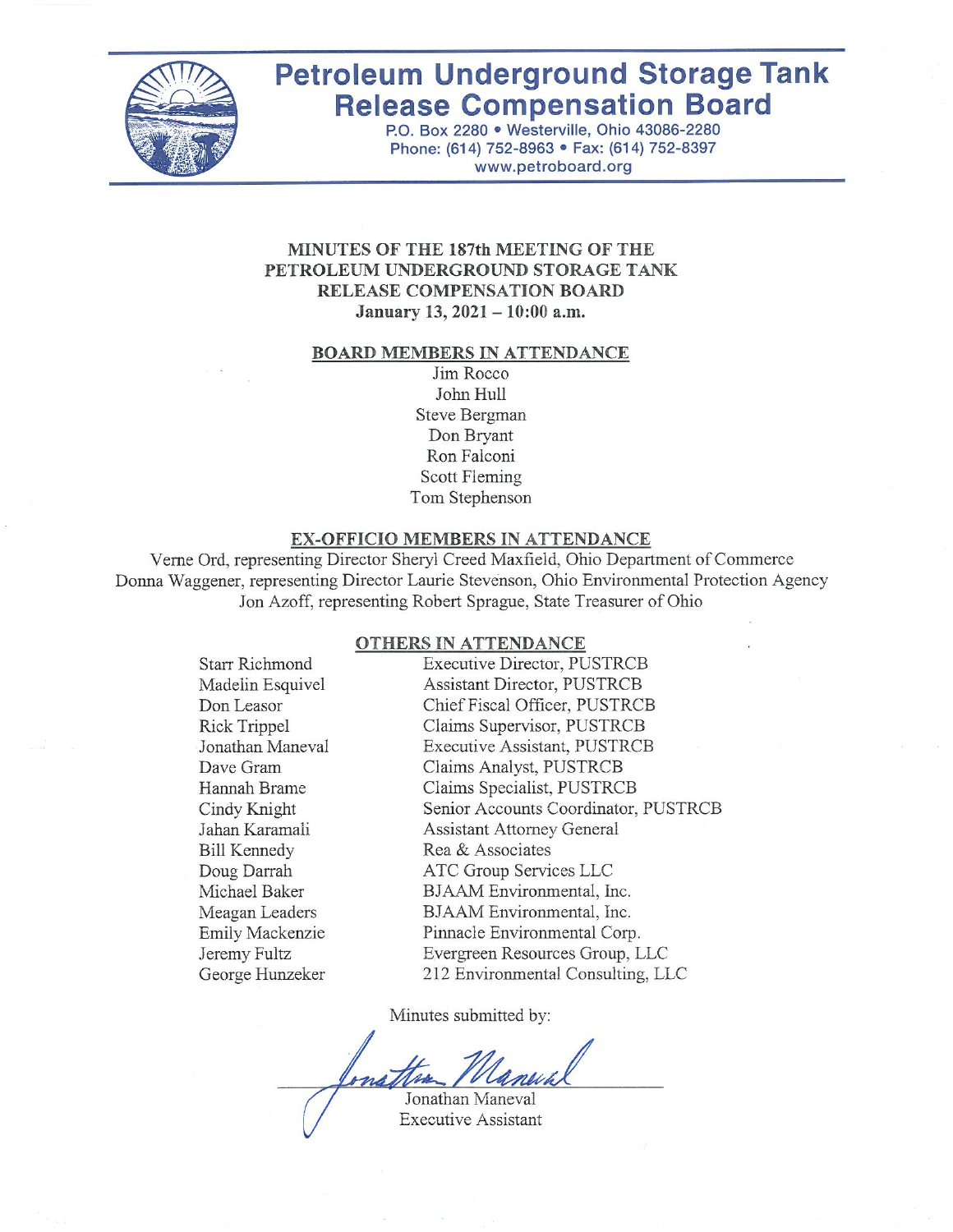# Call to Order:

Chairman Rocco convened the one hundred eighty-seventh meeting of the Petroleum Underground Storage Tank Release Compensation Board on Wednesday, January 13, 2021. Acting under the authority of Section 12 of Amended Substitute House Bill Number 404, effective November 22, 2020, the public meeting was conducted via a ZOOM audio/visual conference call.

The following members were in attendance: Jim Rocco; Steve Bergman; Don Bryant; Mayor Ron Falconi; Scott Fleming; John Hull; Tom Stephenson; Verne Ord, representing Director Sheryl Creed Maxfield, Ohio Department of Commerce; Donna Waggener, representing Director Laurie Stevenson, Ohio Environmental Protection Agency; and Jon Azoff, representing Robert Sprague, State Treasurer of Ohio.

## Minutes:

Chairman Rocco asked if there were any comments or questions regarding the minutes from the November 18, 2020 Board meeting and there were none. Vice-Chairman Hull moved to approve the minutes and Mayor Falconi seconded. A vote was taken and all were in favor. The minutes were approved as presented.

#### BUSTR Report:

Chairman Rocco called upon Verne Ord, Bureau Chief, to present the Bureau of Underground Storage Tank Regulations' (BUSTR) report and noted that it would be Mr. Ord's final report to the Board since he would be retiring prior to the next meeting.

Mr. Ord stated that it was a pleasure sitting on the Board as representative of the Director of the Department Commerce on and off throughout the years and remarked that his experience working with the Financial Assurance Fund has been positive. He commended the work of Chairman Rocco stating that he was very instrumental to the success of the BUSTR program and credited him with the development of the rules for the implementation of the risk-based corrective action program. Mr. Ord noted that he worked with Starr Richmond, the Board's Executive Director, for a long time and it was a pleasure working with her as well.

Mr. Ord reported that the Department of Commerce is planning to fill certain positions, including one field inspector position that has been vacant since the retirement of Pam Travis at the beginning of the pandemic. He noted that the Bureau Chief position would be vacant upon his retirement on March 2, 2021. He indicated that he made recommendations for a temporary or interim chief until a decision is made whether to promote from within or to hire from outside the Department of Commerce.

Mr. Ord stated that vendors had completed 25 responsible party searches to identify underground storage tank (UST) owners and operators responsible for the investigation and cleanup of petroleum releases. He said funding for an additional 25 searches had been provided and the vendors would complete those responsible party searches by the end of June.

Mr. Ord said the amount of grant funding to be allocated for the LUST (leaking underground storage tank) program for fiscal year 2022 is still unknown. He said a grant application for the UST program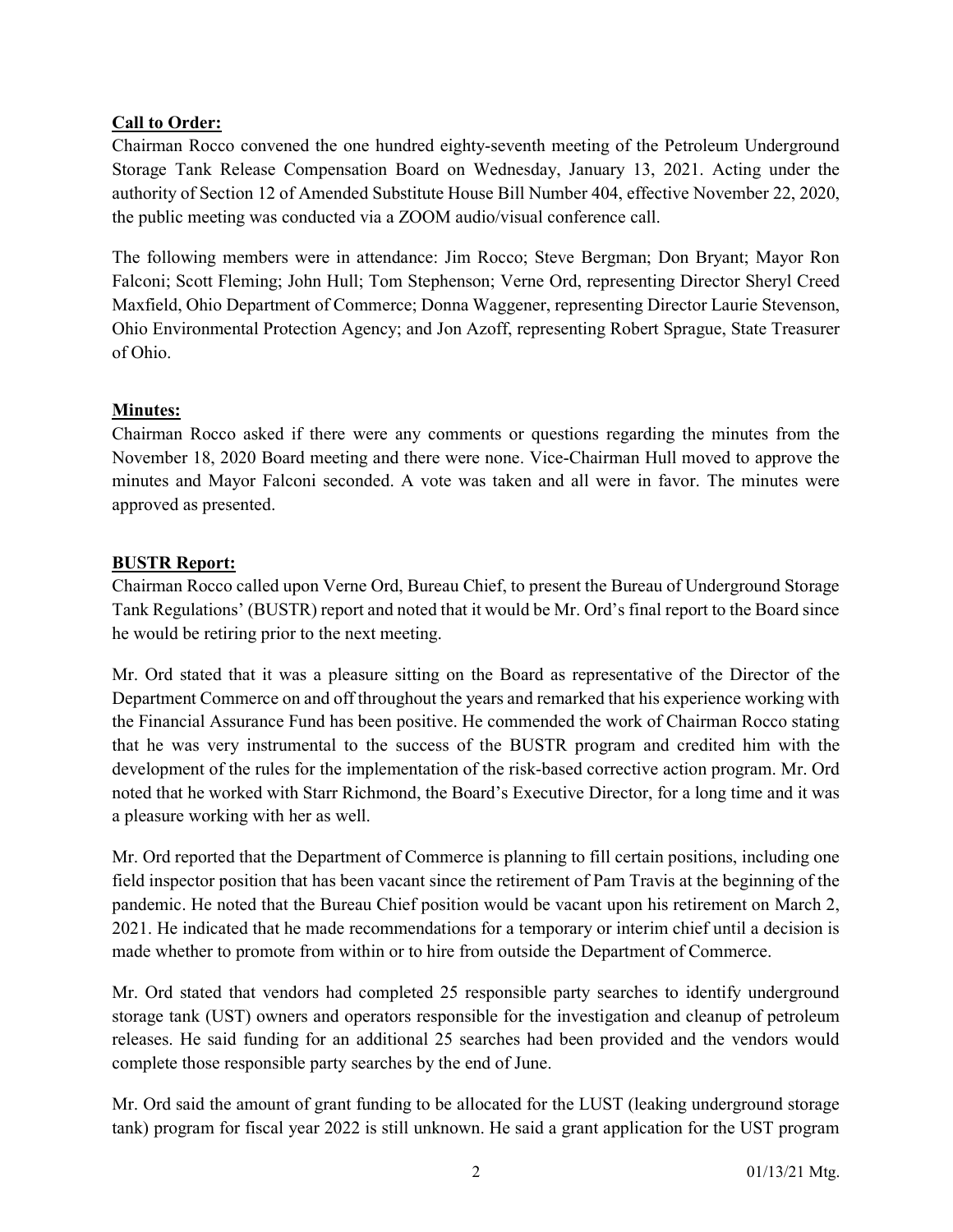which funds the inspector side of the program is being prepared, but the funding amount expected to be awarded for that grant is also unknown.

Mr. Ord said a fact sheet concerning fuel compatibility is being finalized with OPMCA (Ohio Petroleum Marketers & Convenience Store Association) and other stakeholders. He said it will be published to the Bureau's website once finalized. He noted that the Department of Commerce website is being reengineered and once reformatted, the State Fire Marshal's webpage will have a landing page for each individual Bureau making it much easier to find BUSTR information.

Mr. Ord stated that scheduling of operational compliance inspections of underground storage tank (UST) facilities is continuing and noted there were some incidents of compliance inspectors contracting COVID-19. He said their symptoms were not severe and they were back on the job after following the necessary protocols. He said one compliance inspector may retire in the near future, which would leave them short two inspectors until they are able to fill the positions. He commented that a couple of arson inspectors in the Fire and Explosion Bureau contracted coronavirus and needed to be hospitalized. He said one inspector was in pretty bad shape but has since recovered and is back on the job.

Mr. Ord reported for the week ending January 2, 2021, there were 25 new inspections performed for a total of 3,213 inspections for the second year in the three-year inspection cycle. He said the inspections are roughly 500 behind the target due to the pandemic and inspectors' sheltering in place.

Mr. Ord said that three NFAs (no further actions) were generated during the week ending January 2, 2021, for a total of 112 in the grant cycle. He noted that the expected number of NFAs issued was lowered to 450 for the State of Ohio which is a more reasonable target.

Mr. Ord said, as of January 2, 2021, there were 21,062 registered USTs and 3,466 owners of [7,064] facilities. He said there are 2,165 active releases and 1,559 active closures. He said that, since the origination of the program, BUSTR has issued 31,294 NFA determinations.

Mr. Ord stated that, of the total number of active closures and releases, there are approximately 1,400 classified as Class C meaning there is no viable owner or operator to address the petroleum release or release incident. He said that a pivot table with a breakdown of the petroleum incidents was provided to the Chairman a year ago and an updated table would be sent to the Board in the next week.

Chairman Rocco expressed that it was great having Mr. Ord on the Board and wished him a long and enjoyable retirement.

#### Financial Reports:

Chairman Rocco called upon Don Leasor, Chief Fiscal Officer, to present the financial reports.

# Audit Report

Mr. Leasor stated that the audit reports and financial statements for fiscal year 2020 were submitted to the Auditor of State's Office prior to the December 31, 2020 filing deadline. He pointed out that the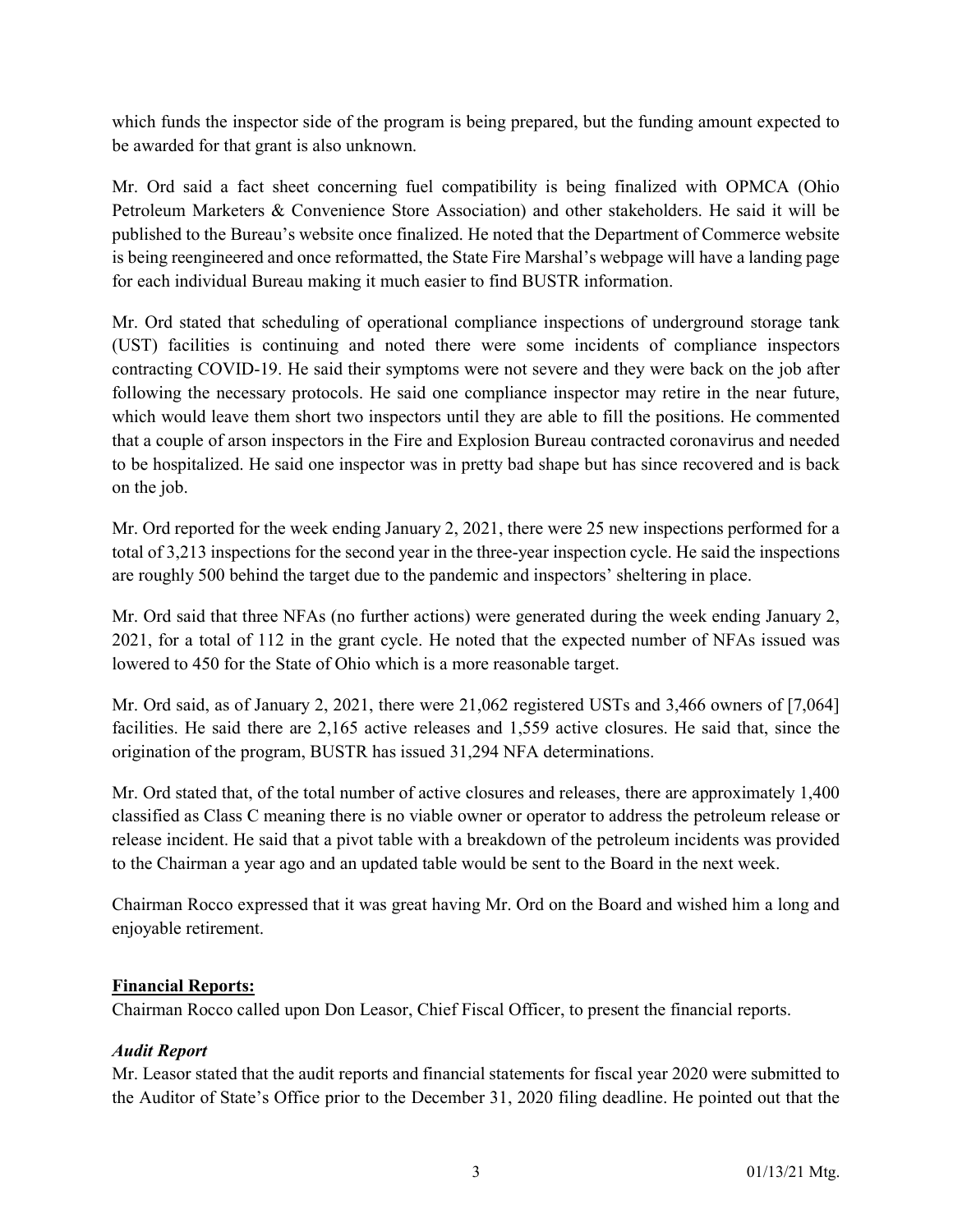final reports, including a copy of the Estimated Unpaid Claim Liability Report, were emailed to the Board members with the other meeting materials.

Mr. Leasor then introduced Bill Kennedy, a representative from the accounting firm of Rea & Associates, and asked him to discuss the audit reports.

Mr. Kennedy explained that effective September 1, 2020, the auditing firm, Kennedy Cottrell Richards, merged with Rea  $\&$  Associates. He noted that the merger resulted in the team of government auditors increasing from a staff of 12 to 40 and said the Board should continue to see the same level of service as it is used to. He noted that it was the seventh year the auditing team had performed the audit for the Board. He thanked the Board staff for their work and flexibility answering questions and providing the needed information.

Mr. Kennedy stated that the audit reports were submitted to the Auditor of State's Office on December 29, 2020, and the audit would likely be publicly released in February following a desk review by the Auditor's Office.

Mr. Kennedy then directed members to the Independent Auditor's Report. He explained that this report discusses management's responsibilities for the financial statements and the accounting firm's responsibilities as auditors. He said it sets forth the scope of the audit, which includes auditing the financial statements. He noted that the financial statements consist of the statement of net position; statement of revenues, expenses, and changes in net position; statement of cash flows; and all the accompanying notes to the financial statements. He said there are other supplementary pieces to the financials including management's discussion and analysis and schedules pertaining to net pension liability and post-employment liability. He said this supplementary information was not technically audited but some limited procedures were done on those items. He pointed out that the opinion is presented in the final paragraph of the first page of the report and it states that the Board's financial statements are fairly presented in accordance with accounting principles generally accepted in the United States of America; commonly known as GAAP.

Mr. Kennedy then directed members to the second report titled Independent Auditor's Report on Internal Control over Financial Reporting and on Compliance and Other Matters Required by Government Auditing Standards. He explained that any government audit requires them to examine internal controls over financial reporting. He said they determine if the internal controls are in place and whether they are operating. He said that if any deficiencies were found that were significant or material, they would have been reported; but there were no such deficiencies to report.

Mr. Kennedy said during their audit, they also tested for the Board's compliance with any material laws or regulations or contract provisions that could impact the Board's financial statements. He said there were no issues of any material noncompliance to be reported. Mr. Kennedy offered to answer any questions for the Board but there were none.

# Estimated Unpaid Claims Liability Report

Mr. Leasor directed the members to the Estimated Unpaid Claims Liability report which had been emailed to them. He explained that the report is an estimate of the unpaid claim liability of the Fund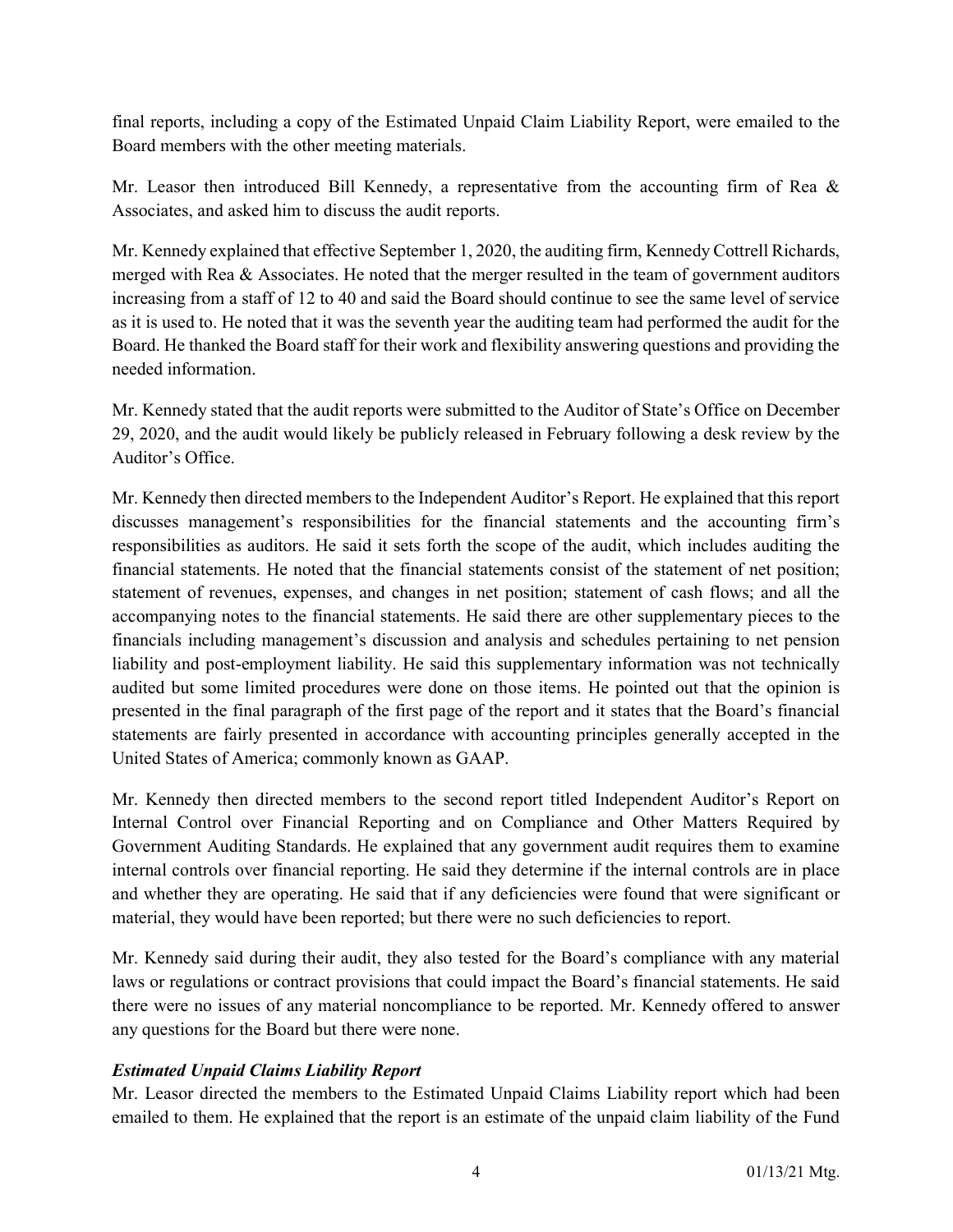as of June 30, 2020, and was included as part of the audited financial statements.

Mr. Leasor said that as a result of ongoing litigation, the Board suspended the review and settlement of claims filed by four major oil companies. He said beginning in fiscal year 2018, the Board had contracted with an independent actuarial firm known as Milliman to assist in the development of the claim liability estimate for the claims that were suspended due to litigation. He noted that the Board entered into a settlement agreement with one of the four major oil companies to resolve its claims and it was anticipated that this would affect the estimated liability.

Mr. Leasor stated that claims associated with 221 releases were suspended due to litigation. He explained that of the 221 claims, 143 claims were settled under the settlement agreement and would have no additional costs; 34 claims are being addressed by subsequent owners (jobber claims) for which the claim applications were put back into the review process; and the remaining 44 are still being held. He said the 34 jobber claims and 44 held claims were further separated by 43 having received no further action status and 35 which have not. He noted that Milliman was provided the historical data for all claims.

Mr. Leasor explained that there is an estimate for claims reported to the Board by June 30, 2020, and a second estimate for claims that were incurred but not yet reported. He noted this includes applications for eligibility that had not been determined as of June 30, 2020, as well as an estimate for releases discovered on or before June 30, 2020, for which an eligibility application had not yet been submitted. He said estimates are developed using actuarial techniques. He explained that based on the historical claims data, specific methods were used in the analysis, and as a result of discussions with the actuaries, selections were made and input into the software program. He noted the selections are based on the assumptions and considerations discussed on pages 6 through 9 of the claim liability report.

Mr. Leasor directed members to the estimated loss reserve portion of the report. He said the estimate for the non-held claims determined eligible by June 30, 2020, was \$21.34 million and the estimate for the incurred but not reported non-held claims was \$3.82 million. He explained that the actuarial firm estimated the suspended claims determined eligible to claim against the Fund by June 30, 2020, to be \$12.85 million and the incurred but not reported held claims to be \$384,000. He said these numbers added together provides the total liability of unpaid claims, which is estimated at \$38.4 million. He said this is a decrease of \$5.2 million from the previous year which is primarily a result of the 143 claims being settled under the agreement with the major oil company.

Mr. Leasor explained that as part of the audit process, the estimated unpaid claims liability reports were submitted to the auditors. They in turn provided them to a separate actuarial firm, who reviewed them and provided a favorable opinion to the auditors on the soundness of the methods used to develop the estimate, and the reasonableness of the assumptions, selections, and findings.

Chairman Rocco asked if the funds yet to be paid in accordance with the settlement were included in the \$38.4 million estimate and Mr. Leasor confirmed that the \$5 million still owed was included in the estimate. Chairman Rocco noted that this would indicate there is roughly \$30 million in claims that have yet to be processed for releases discovered as of June 30, 2020.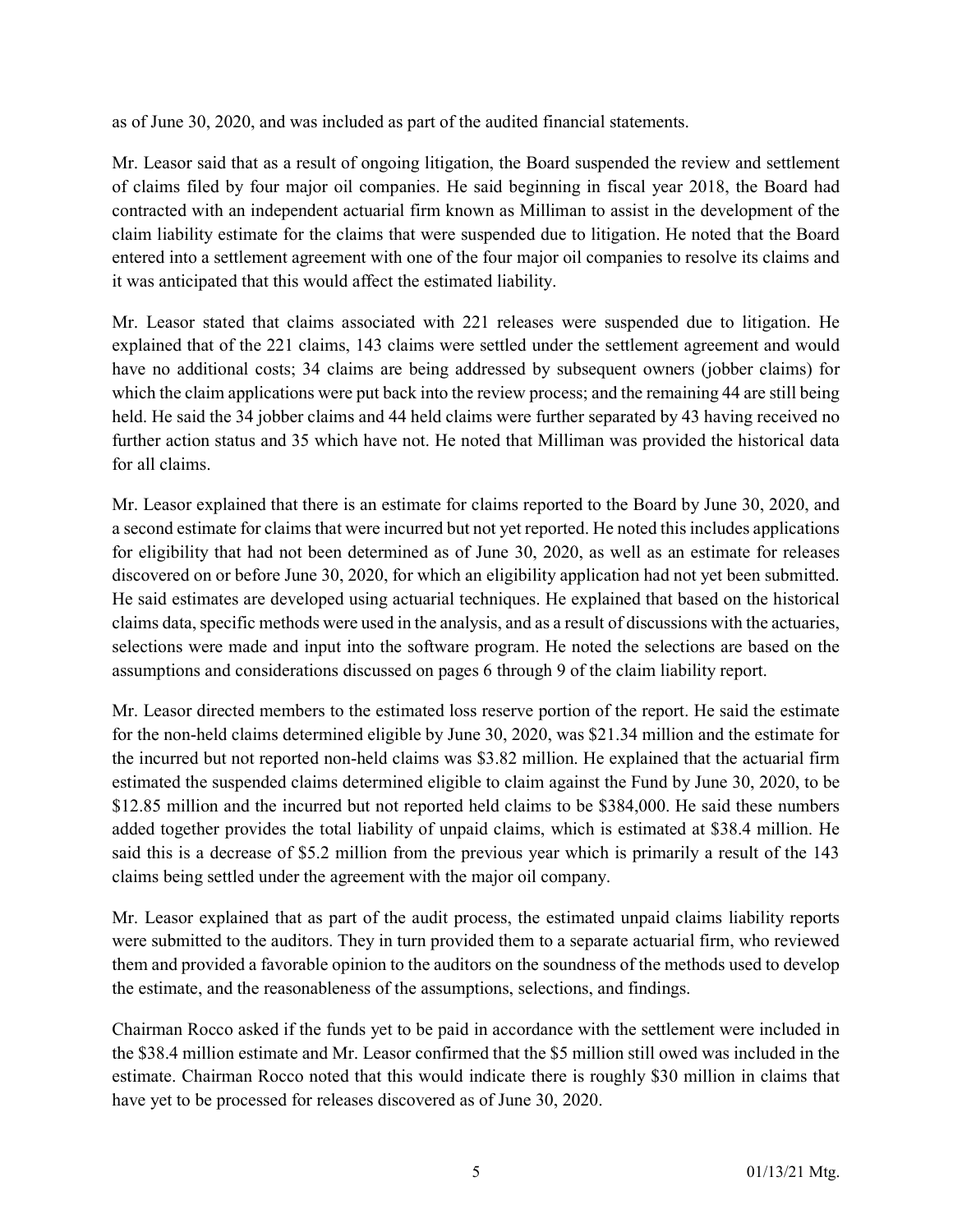## October and November Financials

Mr. Leasor said the October and November financials were emailed to each member.

Mr. Leasor reported, as of January 12, 2021, the unobligated account balance is \$21.75 million. He said this amount includes \$6.75 million in STAR Ohio (State Treasury Asset Reserve of Ohio) and the custodial account, and \$15 million invested in U.S. treasuries and U.S. agency callable bonds. He said the obligated account balance for the payment of claims as of January 12, 2021, is \$6.05 million. Mr. Leasor reported that, as of November 30, 2020, approximately 103.2% of the budgeted revenues, net of refunds, had been collected. He said information on refunds and fee collections would be presented as part of the compliance and fee assessment report.

Mr. Leasor reported that the claims expense for the month of November was \$534,000 and to date, just under \$7 million had been paid for claims for fiscal year 2021, which included the second of four payments under the settlement agreement and release approved by the Board. He noted that the amount paid for claims to date was 53.8% of the \$13 million obligated for the fiscal year.

Mr. Leasor stated that, as of November 30, 2020, expenses should be around 41.7% of the amount budgeted for the fiscal year. He reported that operating expenses for the month of November were approximately \$197,000. He said postage expenses were 60.5% of the amount budgeted. He said this was due to postage fees for the final quarter of fiscal year 2020 being paid in August of fiscal year 2021. He said these charges include fees for the annual fee statement mailing, which is sent by certified mail. He said telephone expenses were at 43.7% of the amount budgeted. He noted that these expenses included internet access, VoIP service, a cell phone, renewal of the web address registration, and a staff messaging subscription. He commented that no travel or employee expenses are anticipated for the fiscal year because of the COVID-19 pandemic. He said all other expenses are at or below where they should be at this time in the fiscal year.

Mr. Leasor reported that expenditures incurred between March 1 and November 30, 2020 related to the COVID-19 pandemic were submitted to the Office of Budget and Management for reimbursement from the Coronavirus Relief Fund. He said a total of \$7,865 was approved for reimbursement and noted the monies to be reimbursed included expenditures for the purchase of software, computers, and other IT equipment needed for the staff to work remotely as well as software, video, and audio equipment needed to conduct meetings through video conferencing. In addition, purchases made to comply with public health and safety protocols, such as the procurement of sanitizing products and personal protective equipment were also approved for reimbursement.

# Compliance and Fee Assessment Report:

Chairman Rocco called on Madelin Esquivel, Assistant Director, to present the compliance and fee assessment report.

Ms. Esquivel reported that, as of December 31, 2020, refunds totaling \$26,655 had been paid for program year 2020 and noted the amount of pending refunds totals \$1.5 million. She said for program year 2020, \$3,075 of the pending refunds had been used to offset outstanding fees. She said as of December 31, 2020, the fees collected by the Attorney General's Office and Special Counsel less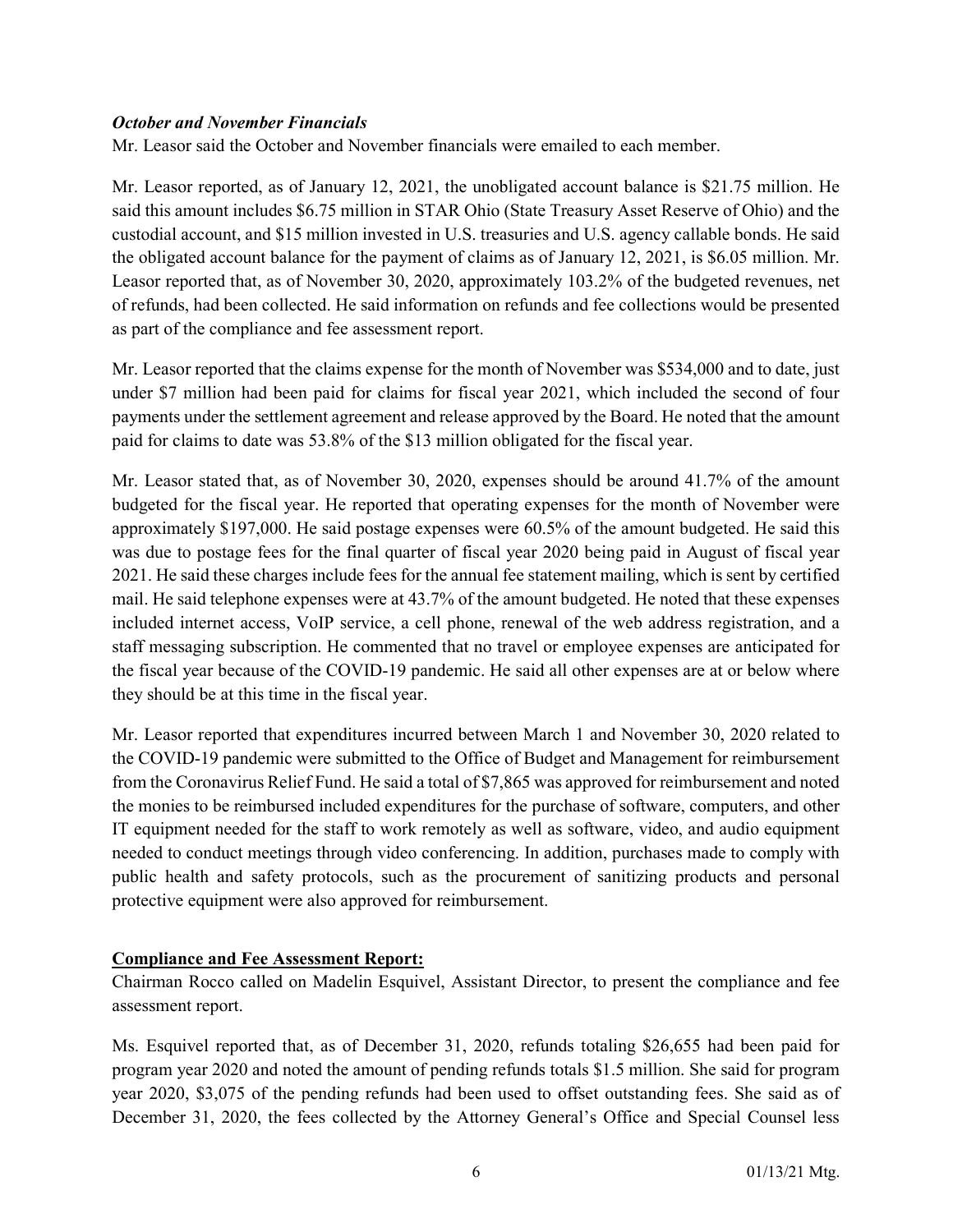collection costs totaled \$58,608. She said that no accounts had been certified to the Attorney General's Office for collection since July 1, 2020. She said a certification of accounts with unpaid prior years' fees will be completed soon and the unpaid 2020 program year's fees will likely be sent for collection in the upcoming month or two.

Ms. Esquivel said there are eight Orders Pursuant to Law currently under appeal and information to support the objections is expected for seven of these appeals and information received for the other appeal is under review.

Ms. Esquivel stated that no Ability to Pay Applications are pending review. The Ability to Pay program allows former UST owners experiencing financial difficulty to apply for and receive a determination of their ability to pay delinquent fees.

Ms. Esquivel reported that, as of January 5, 2021, Certificates of Coverage have been issued to 2,675 owners for program year 2020. She said there are 281 Applications for Certificates of Coverage currently being processed. She said for the 2020 program year, 99 Pending Denials had been issued and one Determination to Deny a Certificate of Coverage had been issued.

Ms. Esquivel stated that there are 33 uncashed refund checks totaling \$23,969. She said there are eight owners with pending refunds totaling \$32,096 to whom letters have been sent notifying them that more information is needed before the refund may be issued. She said there are 34 owners with pending refunds totaling \$60,745 for which information had been requested through two notifications, but no responses have been received.

# Claims Reports:

Chairman Rocco called on Rick Trippel, Claims Supervisor, to present the claims reports.

Mr. Trippel reported that, as of January 4, 2021, the total maximum liability of in-house open claims is just under \$10.4 million. He said that using the claim payout ratio of 77.1%, which is the average ratio of the past five years, the actual anticipated claim liability of unpaid in-house claims is about \$8 million. He said the anticipated claim liability of unpaid in-house claims is just under \$8.4 million using a payout ratio of 80.7%, which was the payout ratio for the 2019 program year.

Mr. Trippel reported that, as of January 4, 2021, a total of 548 claims with a total face value above the deductible amount were pending review. He stated that, as of January 4, 2021, a total of 28 claim settlement determinations were under appeal. He explained that these pertain to only seven release sites. He said four appeals are for claim settlement determinations pertaining to four separate releases and the remaining 24 appeals concern only three release sites. He noted that the staff is waiting for information to support the appeals to be provided for 19 of the appealed determinations. He noted that the staff is currently reviewing claims that were received prior to September 2020.

Mr. Trippel said that, in the first six months of the program year, 289 claims were received and a total of 326 claims were settled or closed. He noted that 26 of the closed claims were for sites with an NFA and the face value of the claims was below the deductible amount. He stated that the average payout per claim application was \$11,086 and the average claim payout was 72.4% of the net value (face value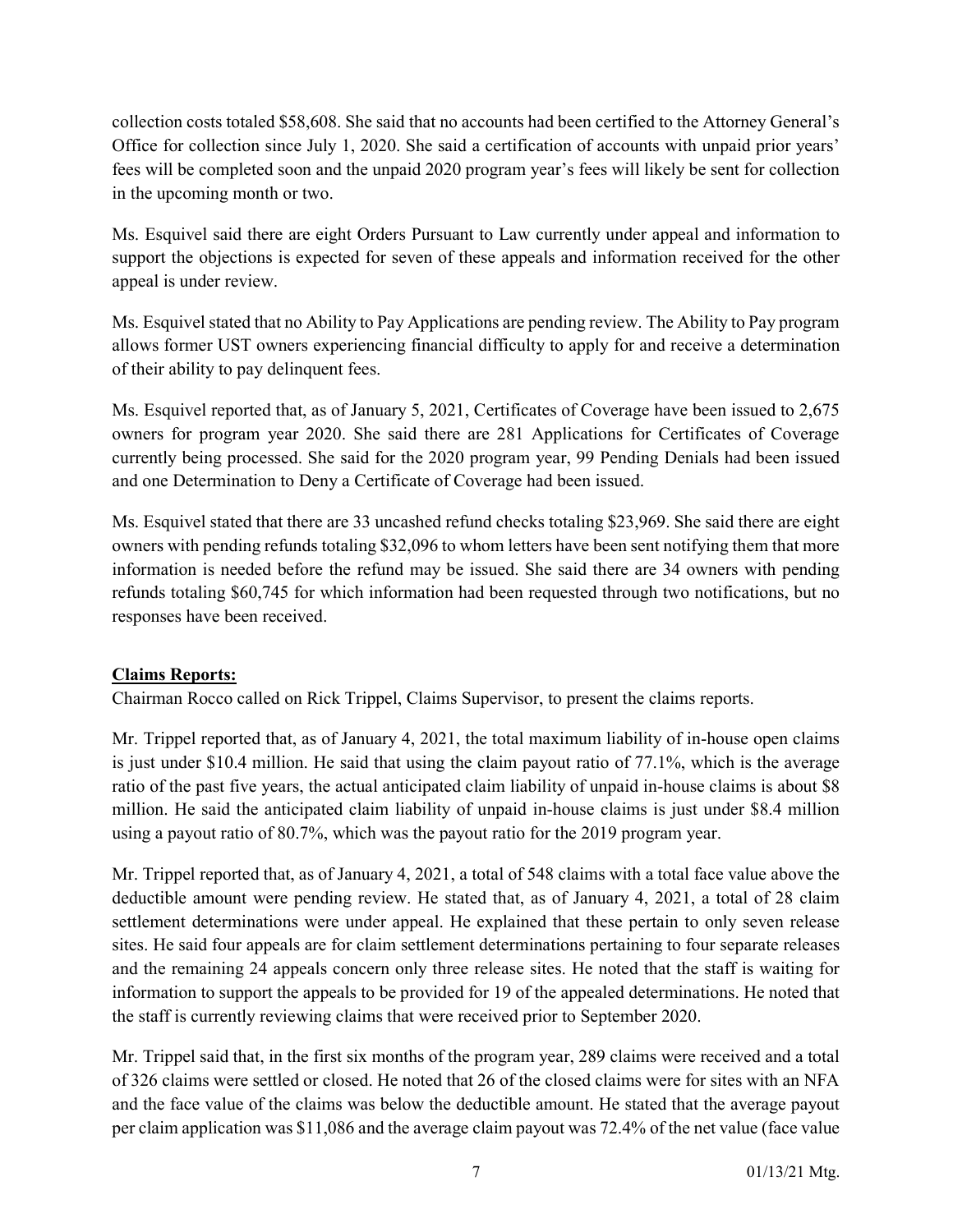– deductible). He said on average 22.3% of the claim face value was disallowed.

Mr. Trippel said that during the first half of the 2020 program year, a total of 41 eligibility applications were received and 25 eligibility determinations were issued. He said of these eligibility determinations, 21 were approved and four were denied. He said that of the denied applications, one was denied for no valid Certificate of Coverage, one was denied for out-of-compliance USTs, and the other two were denied for no corrective action work being required by BUSTR. He said as of January 4, 2021, a total of 115 eligibility applications were open. He noted that seven applications were unreviewable until the necessary reports are received and more information has been requested for four of the applications. He noted that seven eligibility determinations are currently under appeal. He said additional information is expected for four appeals, information for two appeals was received and is under review, and a hearing has been scheduled for one appeal.

Mr. Trippel reported that 71 requests for cost pre-approval had been received as of January 4, 2021. He said the cost pre-approval requests included 15 new remedial action plans; 34 annual requests; five tier 3 or monitoring/calibration plans; 10 notifications of cost exceedances; and seven voluntary submittals. He said as of January 4, 2021, a total of 67 cost pre-approval notifications had been issued and 52 cost pre-approval requests are pending review.

Chairman Rocco asked whether any appeals were scheduled to go before the hearing officer and questioned whether they would be done remotely. Mr. Trippel stated that one eligibility appeal was scheduled for a hearing and Director Richmond stated that due to the complexity of the case it would be difficult to be done by video conference. She said a continuance would likely be requested while the parties work to resolve and perhaps settle it. Chairman Rocco said under the circumstances making it difficult to meet face to face and the challenges of conducting hearings online, it may be necessary to put them off. Vice-Chairman Hull commented that, in his experience, these types of formal proceedings can be done remotely with a court reporter, counsel, and witnesses if delaying the hearing presents a hardship.

# New Business:

# Hardship Application

Chairman Rocco called upon Don Leasor, Chief Fiscal Officer, to present the hardship application.

Mr. Leasor stated that the Board's rule 3737-1-08 provides for an owner experiencing financial hardship to apply for hardship status with the Fund. He said granting hardship status allows for the acceleration of the review of the claims submitted by the owner. He noted that granting hardship status does not increase the amount of reimbursement to the tank owner. He stated that accelerating the review of the claim reduces the financial burden the owner would experience if the claims were reviewed and settled in the normal course of business. He said, once granted, the hardship status remains in effect for a two-year period and, at that time, the owner may reapply for hardship status.

Mr. Leasor stated that, in determining hardship status, the application and a minimum of two years of income tax records are reviewed. He said, in addition, a U.S. Environmental Protection Agency (U.S.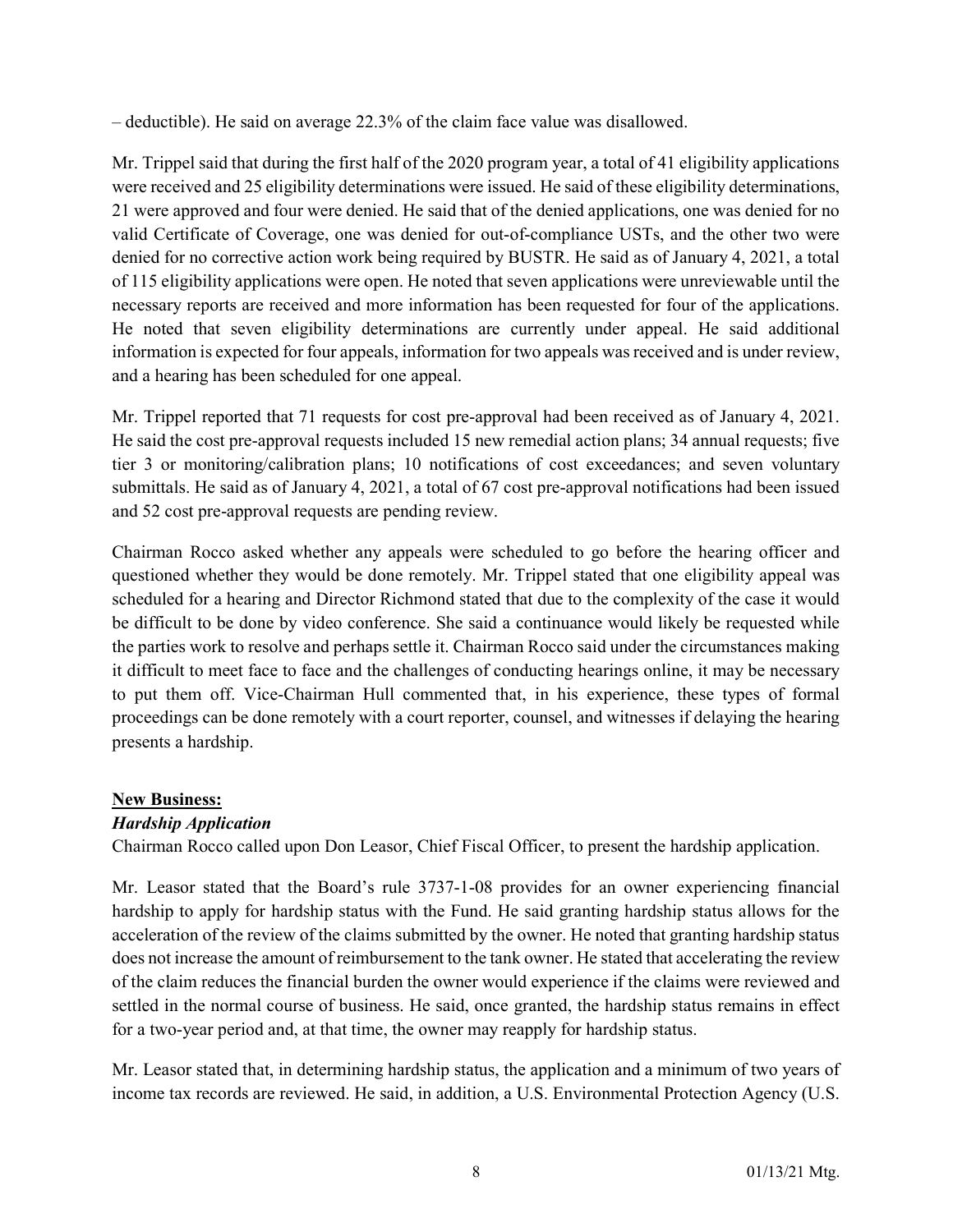EPA) financial capacity test is used to evaluate the owner's cash flow and determine whether the owner is able to carry debt, in which case, the owner could finance the costs of corrective actions over time.

## Claim # 22239-0001/08/03/15, Owner – Harjasneet, LLC

Mr. Leasor said Harjasneet, LLC was granted eligibility for a 2015 release that was discovered at a Gas Depot station at 4871 Dixie Highway in Fairfield, Ohio, when the tanks at the facility were destroyed by lightning. He said, as a member of the LLC, Harmit Singh is requesting the Board grant hardship status to the LLC.

Mr. Leasor said this is the LLC's fifth request for hardship status and to date, the Fund has reimbursed just under \$445,500 for corrective actions for this release. He noted that currently one claim in the amount of \$61,200 is pending review, and the cost of corrective action work expected to be conducted over the next 12 months is estimated to be \$125,000.

Mr. Leasor explained that Harjasneet, LLC (Harjasneet) is the owner of the real estate and Nekleen, LLC (Nekleen) is the operator of the convenience store located on the property. He explained that when performing the U.S. EPA ability to pay analysis, the financial information for both Harjasneet and Nekleen was taken into consideration. He said this was done because both are responsible parties; one as the owner and the other as the operator. In addition, Mr. Singh and Mahinder Kaur are both 50% owners of both Harjasneet and Nekleen. He explained that the convenience store is operated as Gas Depot and financial responsibility for the deductible was demonstrated through an insurance policy issued to Harjasneet doing business as Gas Depot. He stated that Nekleen had paid the annual per-tank fees prior to the tank removal and Nekleen pays \$4,500 annual rent to Harjasneet for use of the real property. He said as of the end of December 2016, Harjasneet had paid off all liabilities of that LLC and the only asset remaining in the LLC is the property, which is valued at \$481,500 and \$1,200 in cash. He commented that it is therefore not possible that Harjasneet is funding the corrective actions.

Mr. Leasor said that per the 2019 tax returns, Nekleen, the operator, reported net income of \$33,200 and the property owner, Harjasneet, reported a net loss of \$4,800. He said based on the information provided, the U.S. EPA Ability to Pay analysis estimates a less than 50% probability that either Nekleen or Harjasneet can afford \$125,000 in corrective action costs. He said given the results of the U.S. EPA analysis the Director is recommending the Board approve the application and grant hardship status to Harjasneet LLC.

Vice-Chairman Hull moved to approve the application and Mr. Ord seconded. A vote was taken and all members voted in the affirmative. The motion passed.

# Certificates of Coverage – Ratifications:

Chairman Rocco called on Madelin Esquivel, Assistant Director, to present the lists of owners who have either been issued or denied a Certificate of Coverage for ratification by the Board.

Ms. Esquivel said the process used to review the fee applications and issue or deny a Certificate of Coverage includes a review for completeness to determine full payment was received; financial responsibility for the deductible has been demonstrated; and the owner has certified with his signature that he is in compliance with the State Fire Marshal's rules for the operation and maintenance of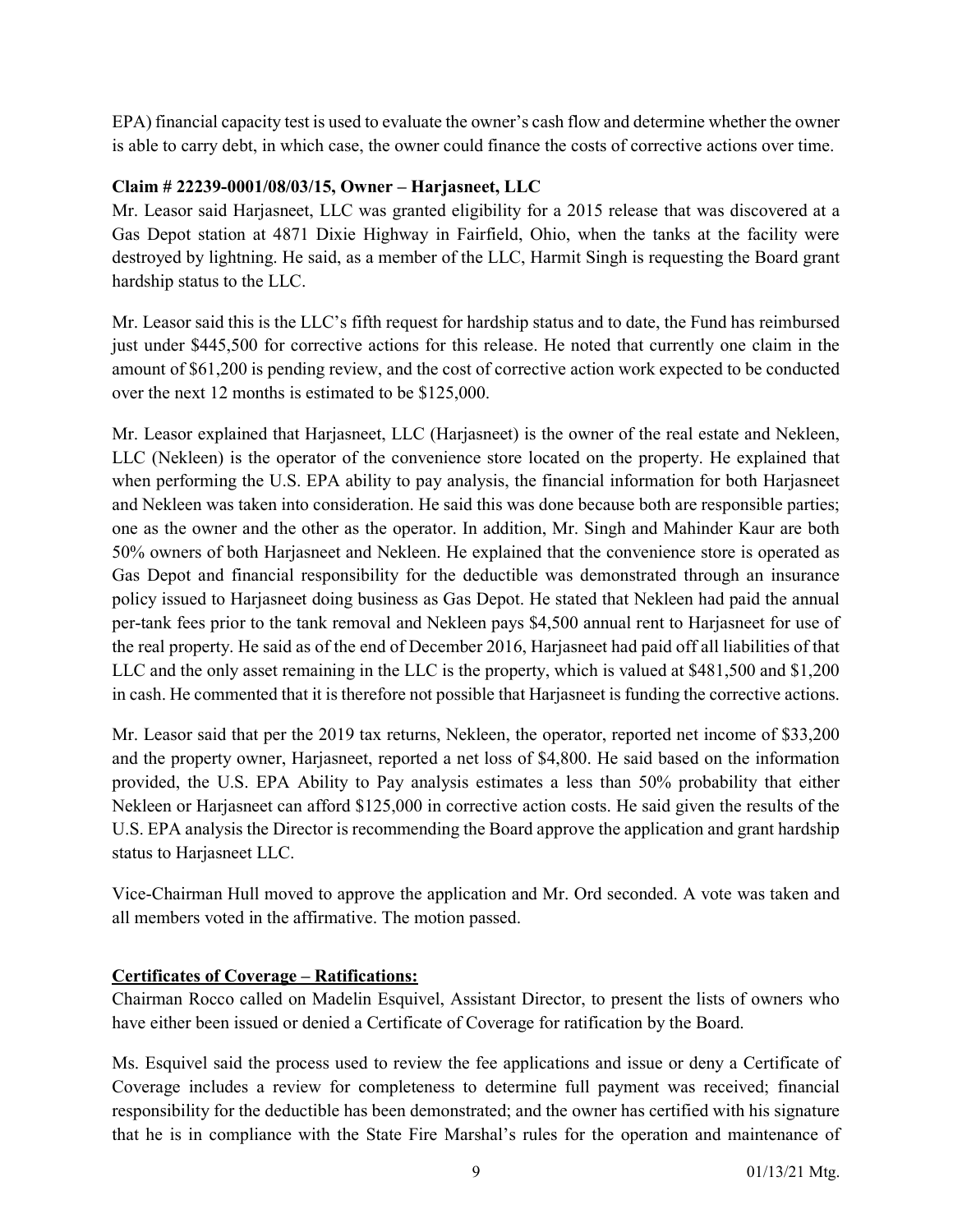petroleum underground storage tanks. She said if these requirements are met and if the tanks existed in previous years, a Certificate for the subject tanks has been issued to the owner in at least one of the prior two years, then a Certificate of Coverage is issued. She said if a Certificate has not been issued in one of the prior two years and the tanks existed during those years, the owner must comply with rule 3737-1-04.1 by demonstrating the tanks are in compliance with the Fire Marshal's rules for the operation and maintenance of USTs.

Ms. Esquivel stated that, if the requirements are met, a Certificate is issued. She said if the requirements are not met, the Certificate is denied. She explained that if the Certificate is denied, the owner is provided with an opportunity to appeal the denial. She said that, throughout the denial process, the Board's staff works directly with the owner to resolve any deficiencies. She stated that all processes within the Board's rules and Revised Code were followed to make a determination to issue or deny the Certificates of Coverage.

Ms. Esquivel requested the Board ratify the Director's actions with respect to the denial of the 2019 program year Certificates of Coverage for the 20 tanks located at the six facilities included on the program year 2019 Certificates denied list.

Vice-Chairman Hull moved to ratify the denial of the 2019 Certificates of Coverage that were listed. Mr. Ord seconded. A vote was taken and all members were in favor. The motion passed.

Ms. Esquivel requested the Board ratify the Director's actions with respect to the issuance of the 2020 program year Certificates of Coverage for the 73 owners of the 92 facilities included on the program year 2020 Certificates issued list.

Mr. Ord moved to ratify the issuance of the 2020 Certificates of Coverage for the facilities listed. Mayor Falconi seconded. A vote was taken and all were in favor. The motion passed.

Ms. Esquivel requested the Board ratify the Director's actions with respect to the denial of the 2020 program year Certificates of Coverage for the seven tanks located at the two facilities included on the program year 2020 Certificates denied list.

Vice-Chairman Hull moved to ratify the denial of the 2020 Certificates of Coverage that were listed. Mr. Fleming seconded. A vote was taken and all members were in favor. The motion passed.

# Executive Session:

Chairman Rocco stated that an executive session was needed and requested a motion to enter into executive session with counsel pursuant to Ohio Revised Code 121.22(G)(3) to discuss matters of pending or imminent court action. Vice-Chairman Hull so moved and Mr. Ord seconded. The Chairman called for a roll call. The following members voted in the affirmative: Ms. Waggener and Messrs. Bergman, Bryant, Fleming, Falconi, Hull, Stephenson, Azoff, Ord, and Rocco. There were no nays. The motion passed.

The Chairman then briefly explained the process for the Board to privately participate in the executive session using ZOOM. The Chairman stated that the public meeting would reconvene at around 11:30